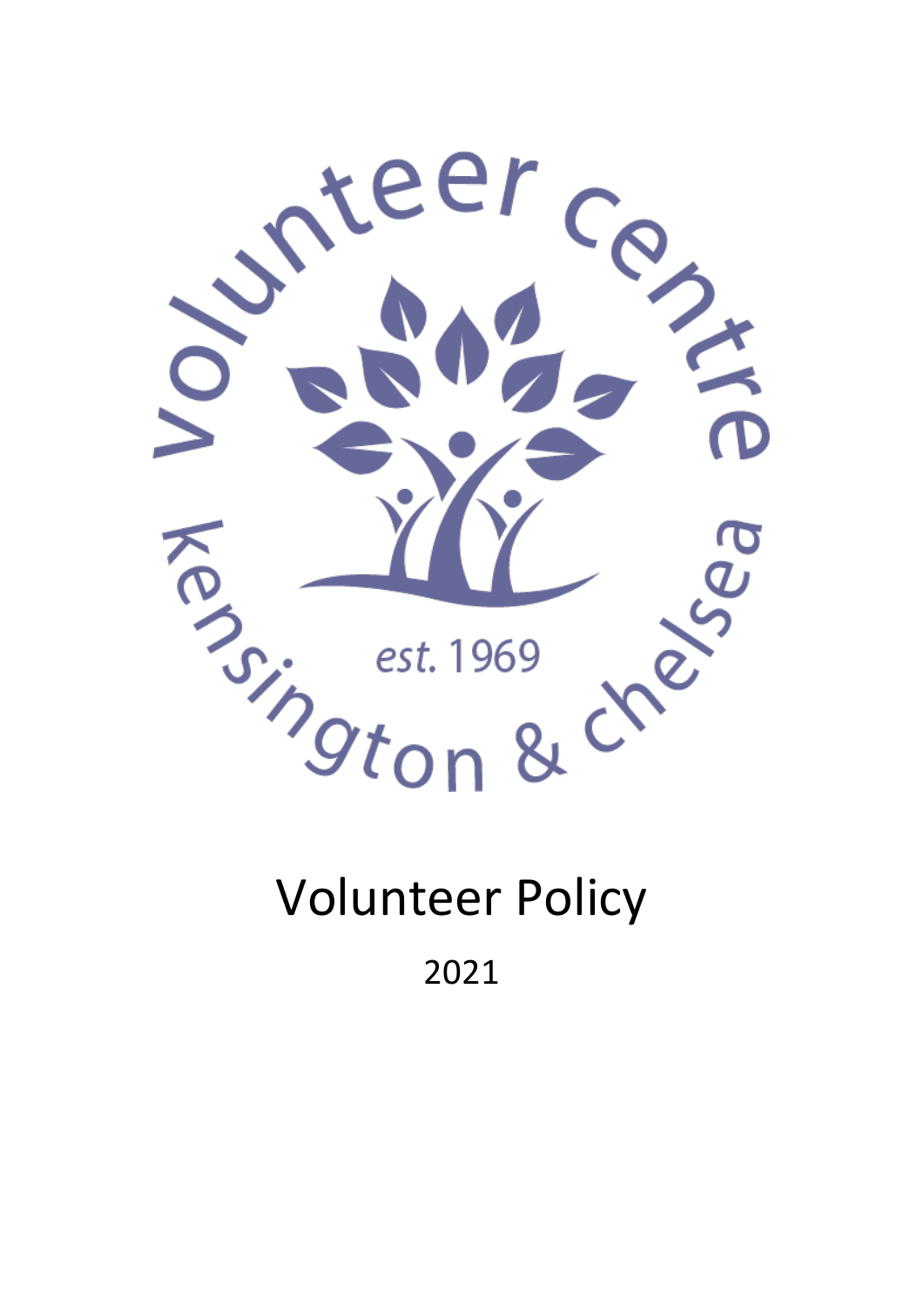# **General**

# **Objectives of the Policy**

Volunteers give their time freely to the Volunteer Centre (VC), and in return they have the right to be recognised for the work that they do, and have involvement and participation throughout the organisation as appropriate. We believe, therefore, that it is important that a set of principles is established relating to VCKC's commitment to volunteers, striving to ensure that all volunteers are treated equally and fairly. By means of this policy we hope that volunteers will feel that they are treated respectfully and professionally and that their needs are fully considered.

# **Why we work with volunteers**

- The VC recognises the huge contribution that volunteers make by enhancing and extending its services and making them accessible to as diverse a range of users as possible. In 1969 Anstice Lady Goodman, herself a volunteer, founded the Kensington & Chelsea Volunteer Centre. Hence volunteer involvement within the VC goes back to when the organisation was started, and we recognise that without volunteers, such as Lady Goodman, the organisation may not have come into being.
- Volunteers are an integral part of the VC team and they contribute in many ways towards achieving the mission of the VC.
- Volunteers bring individual varied experiences, expertise, independent viewpoints and a variety of community perspectives and links to the VC.
- Volunteers extend and enhance the services offered to users of the VC.
- Volunteers enable the VC to promote good practice in working with volunteers. They also provide the VC with opportunities to experiment with new activities and projects.

Within the main body of the organisation's mission statement the VC expresses its support and commitment to volunteering.

## **Mission Statement**

**The Volunteer Centre aims to support and facilitate the development of quality community services through the promotion of voluntary action throughout Kensington & Chelsea.**

 Raising the profile and impact of the value of volunteering as an important contribution to identifying and meeting the needs of the community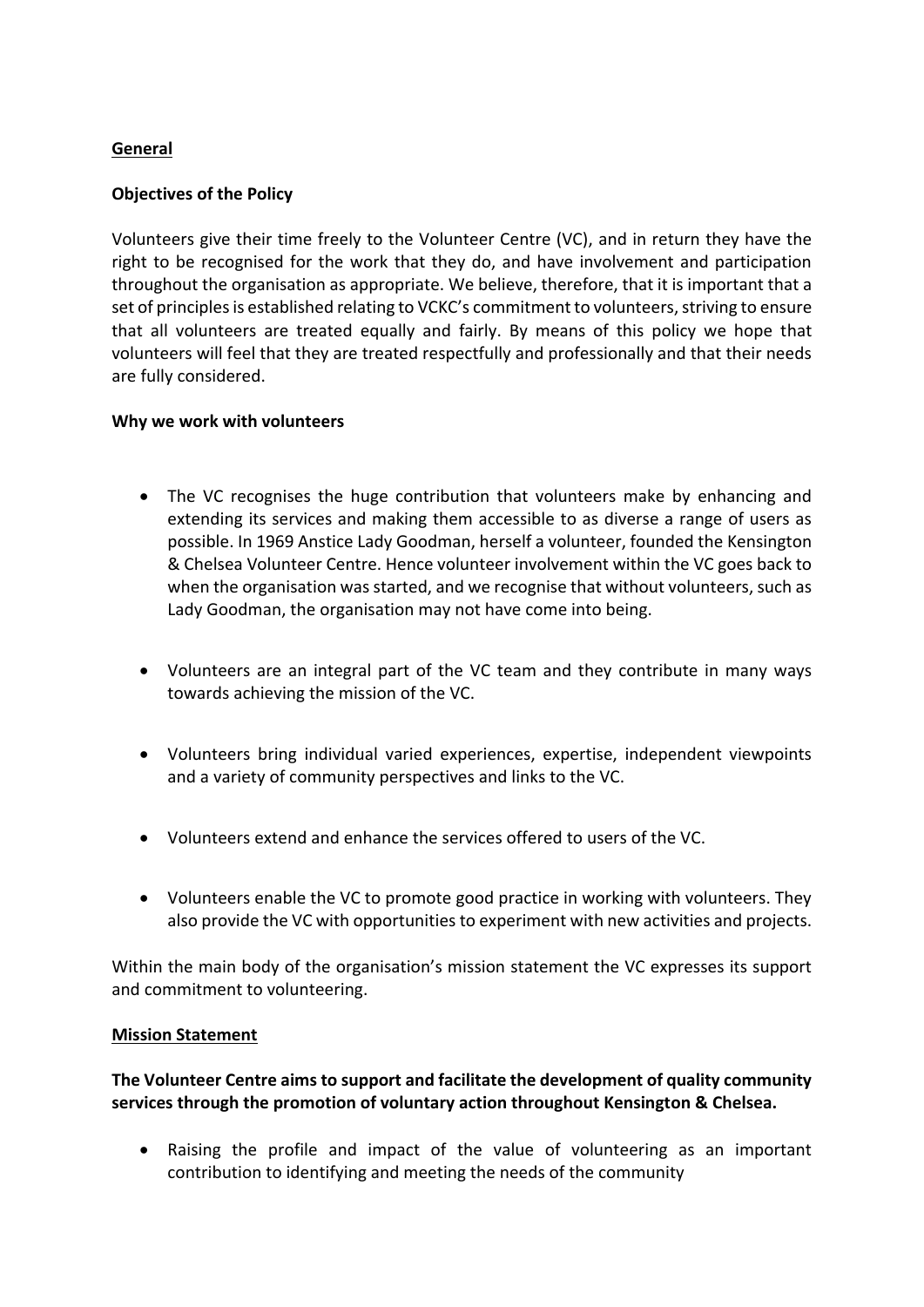- Provision of central volunteer recruitment programmes to meet identified community and organisational needs in the borough
- Provision of central volunteer advice, information, placement and support service for volunteers, including those with special needs
- Promotion of good practice in the deployment of volunteers

The VC recognises and values the racial and cultural diversity of the area in which it works and aims to promote equality of opportunity for those who use its services.

# **Equal Opportunities**

The VC strives for equal access for volunteers and will not discriminate on the grounds of race, gender, sexuality, disability, age, etc.

We recognise that there are a number of groups of people who, despite wanting to volunteer, are faced with obstacles to volunteering, for example, volunteers with extra support needs. The VC endeavours to find ways of overcoming as many of these obstacles as it can, so that these groups can be involved.

A copy of the VC's Equal Opportunities policy is in the Policies and Procedure file and volunteers are expected to have an understanding of and commitment to this policy.

## **Who can volunteer at the Volunteer Centre**

The VC welcomes anyone who wishes to volunteer for any reason, on the understanding that it is an activity that is undertaken freely and by choice with no concern for financial gain, and that the volunteer has the skills needed for the role. The work done by a volunteer will be specifically described in a role description. We also provide placements for people on the government New Deal programme.

## **Staff and Volunteers**

Volunteers are an important part of the VC team and help us to offer our high level of service.

The VC strives to offer a variety of volunteer opportunities in many areas and levels. We will treat volunteers with the same equality of opportunity, respect and fairness as staff. We also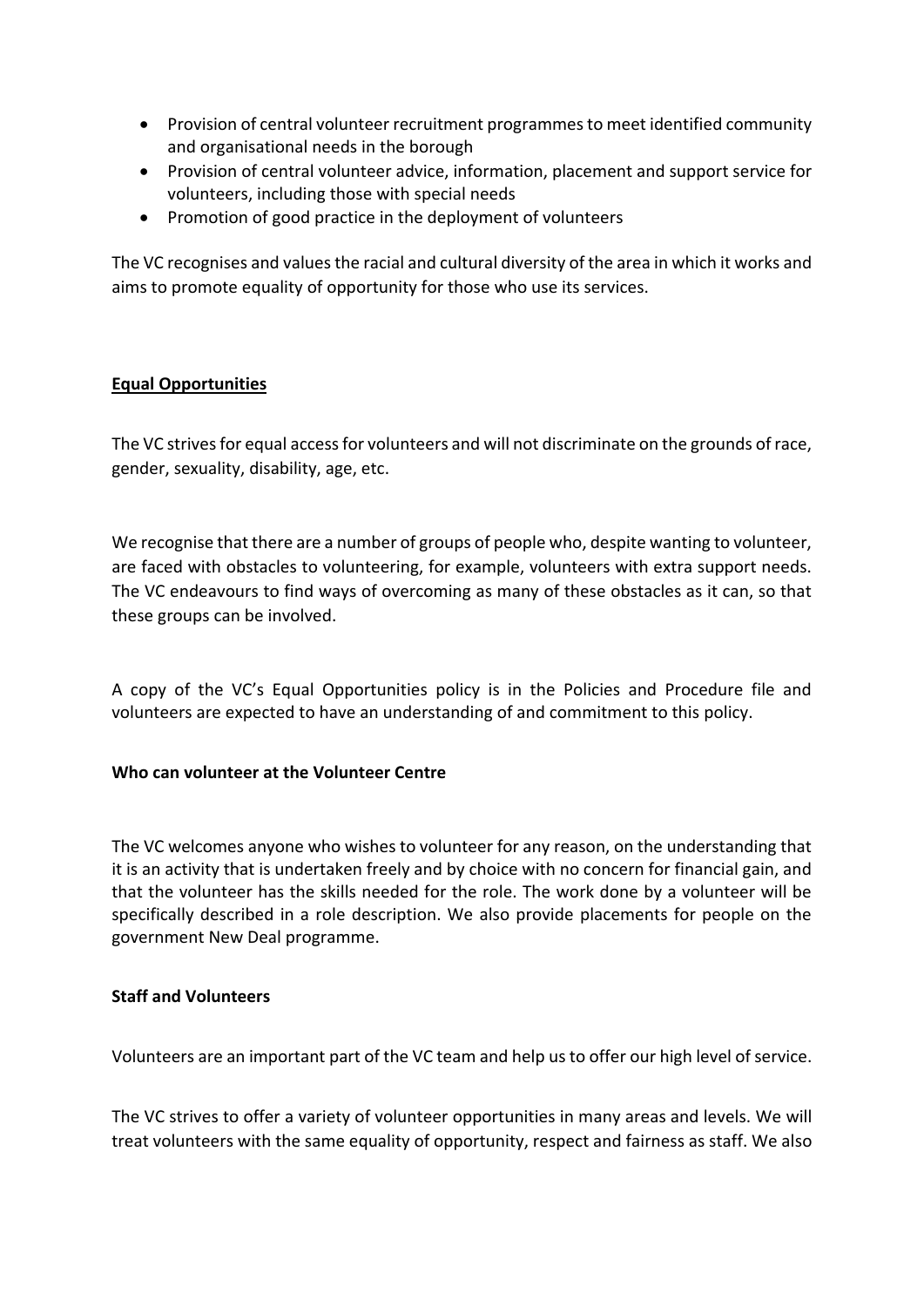aim to fully include volunteers in the organisation, which means that they are invited to take part in team consultations, team outings, away days, etc.

In order to deliver an effective and quality service the staffing and volunteer structure is reviewed on a regular basis. The VC will not replace paid staff with volunteers, as we believe that it is wrong to undermine paid jobs in this way, and volunteering should enhance and extend the work of staff, not replace them.

# **Professional & Technical Skills**

The VC recognises that certain roles require professional or technical qualifications for the purpose of both insurance and quality assurance. Volunteers will only be placed into roles of this kind if they hold an appropriate qualification and/or reasonable experience or expertise.

# **Role Description**

All VC volunteer tasks should be meaningful and worthwhile. The work of each volunteer is detailed in a role description, which is agreed with them before they commence their voluntary work. The Role Description lists in detail the tasks that the volunteer will be required to undertake. See example appendix 1.

## **Volunteer Agreement**

Volunteers are asked to sign a Volunteer Agreement establishing what voluntary work they agree to do for the VC and what the VC undertakes to provide for them. The document in no way implies a real or perceived legally binding contract of employment. See example appendix 2.

## **Induction & Involvement of new volunteers**

## **Induction**

Volunteers receive a full induction to their work at the VC. This includes an introduction to all staff and volunteers, a tour of the building, an introduction to the systems and working of the organisation, reading of the VC's key policies and being shown the IT system and how to use it. In addition, they will be introduced to the key tasks that they will be expected to undertake, and encouraged to begin working on these as soon as possible. See Induction procedure appendix 3.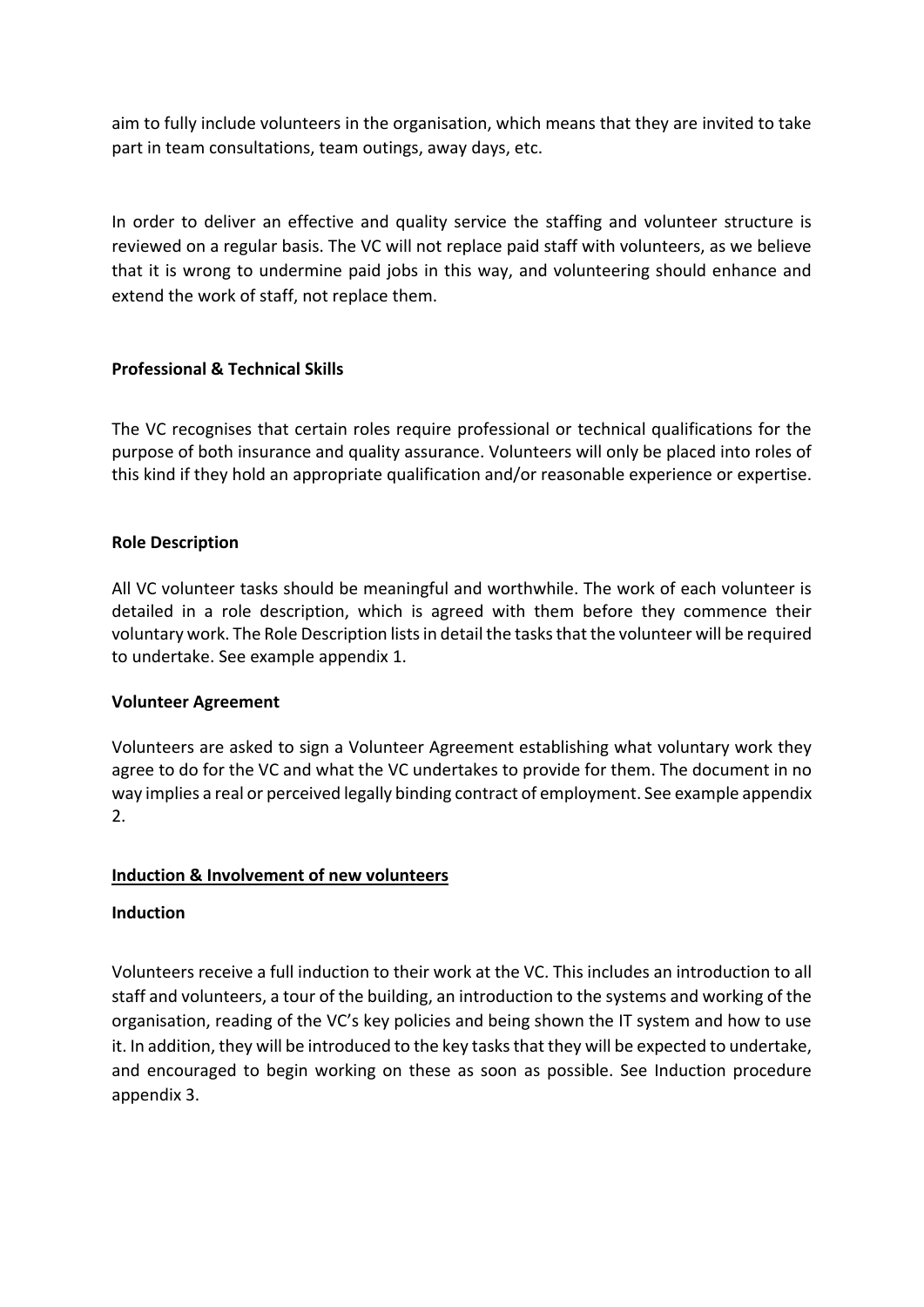## **Volunteer Handbook**

Volunteers receive a copy of the Volunteer Handbook, which gives details about all the VC's services and guidelines about volunteering at the VC.

#### **Social Events**

Volunteers will be invited to all VC social events.

#### **Support, Supervision and Evaluation**

#### **Informing Existing Workers**

The VC will inform all staff and existing volunteers of the appointment of a new volunteer prior to their first day in the office either by email, team meeting or the noticeboard. In addition a copy of the Organisational Structure, showing details of current staff and volunteers and their roles within the organisation, will be given to new volunteers.

#### **Support and Supervision**

It is the intention of the VC to support its volunteers to enable them to carry out their tasks to the best of their ability. Volunteers, like staff, are entitled to line management, supervision and support. Volunteers are accountable to a named person from whom they can expect support and supervision. Supervision is time spent with the volunteer's supervisor to review tasks done and look at tasks that are to be done, in view of the volunteers aspirations and development needs, and work required to be done by the VC. Sessions are carried out in a supportive and encouraging environment and are held on a regular basis, according to how much time is spent volunteering.

The members of the team have the duty to ensure that the volunteers are not left alone in the office. The volunteers work should always be supervised by a member of the staff.

The VC provides references, upon request, for volunteers and ex-volunteers who are applying for paid employment or other voluntary work.

#### **Communication**

In order to involve volunteers as fully as possible the VC is committed to keeping volunteers informed about the activities of the organisation and facilitating volunteers input and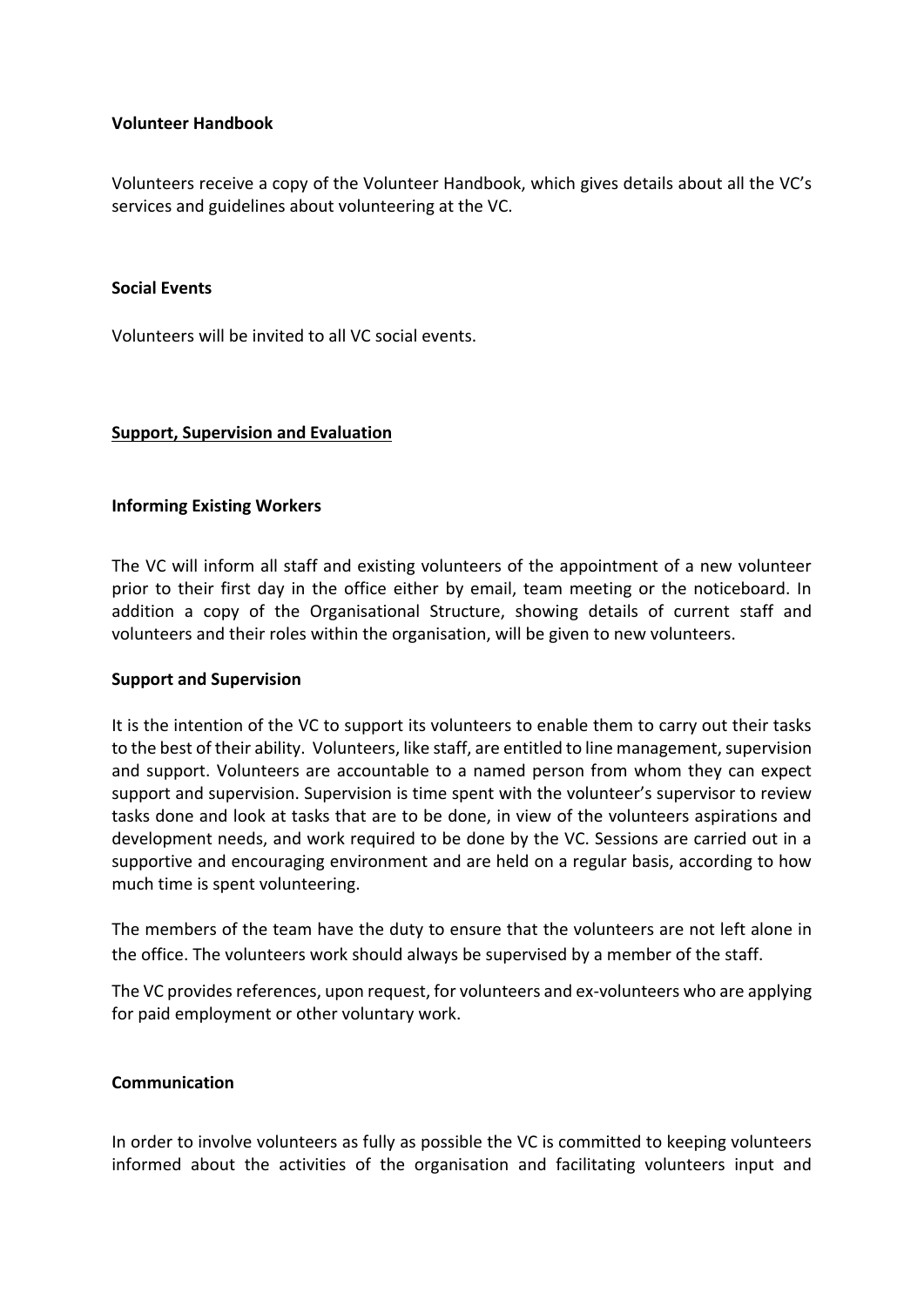comments. This will demonstrate the value and significance placed upon volunteers and their work.

# **Absence/illness**

The VC acknowledges that volunteers are performing a valued role within the organisation and hence are relied upon by staff to fulfill their agreed duties at stated times. Volunteers need to understand that if they are unable to turn up or expect to be late it is important that they inform their supervisor as soon as possible. We would also appreciate advance notice in respect of holidays and days off. Continued inability to attend or contact the VC to explain an absence will result in a review of the volunteer's placement at the VC.

# **Office Protocol**

# **Copyright**

Any work produced in the course of a volunteering at the VC is copyrighted to the VC and not to the volunteer. The volunteer can, however, have copies of the work that they produce to use for their own purposes, but the work itself belongs to the VC. When a volunteer commences work with the VC we ask them to sign a disclaimer form to this effect.

## **Representing the Volunteer Centre**

Where volunteers are representing the VC at a meeting or an external event they must behave in a manner that will not endanger the VC's professional reputation. Volunteers are not authorised to speak formally on behalf of the VC to the press, the volunteering sector or other interested parties. See the VC Communications and Style guide for more details.

## **Personal use of Volunteer Centre equipment**

*Computers*

If volunteers wish to use VC computers for jobsearch activities or other personal usage this should be negotiated with their supervisor. It is envisaged that in any one week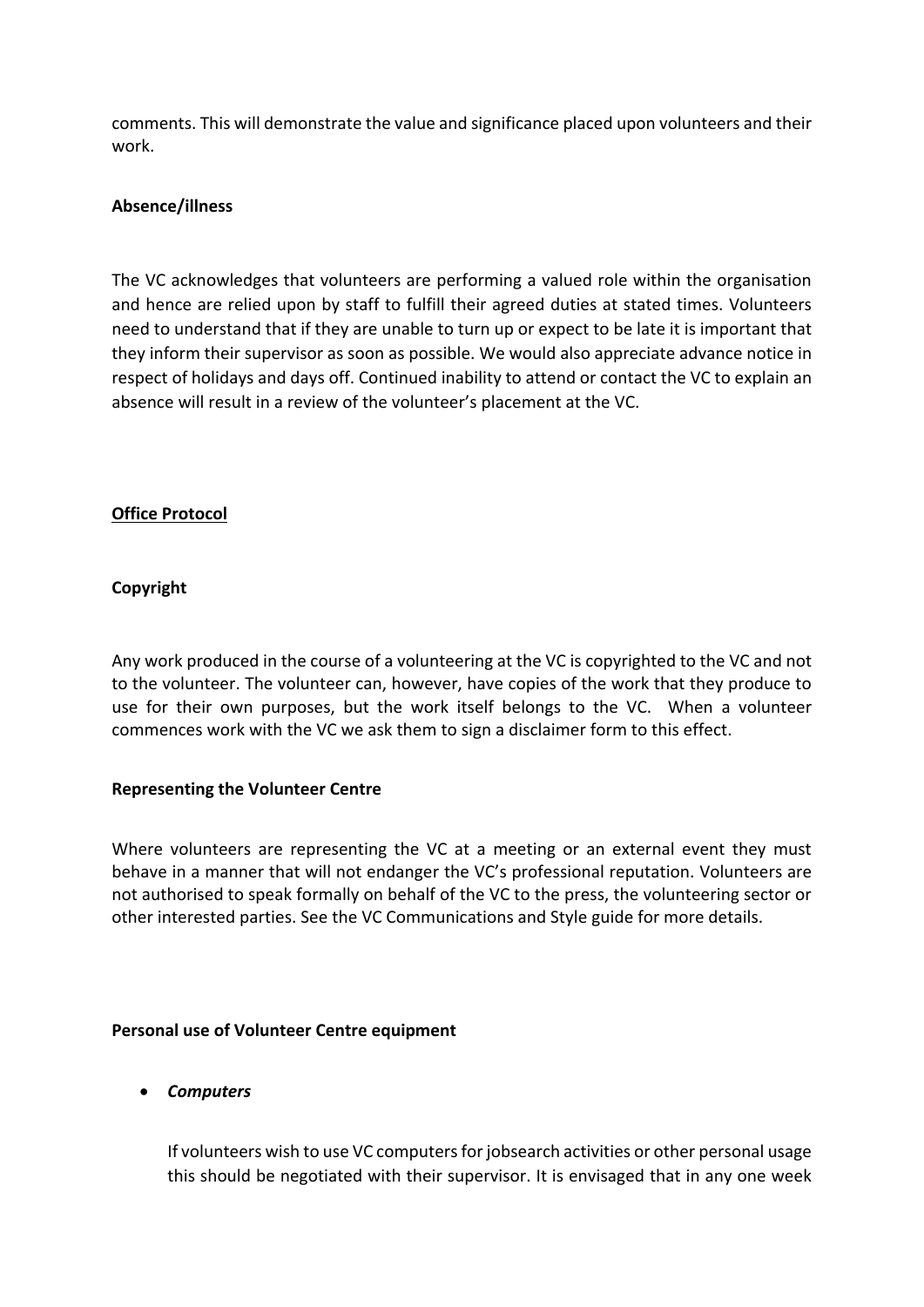the time spent on jobsearch would not be greater than that spent doing voluntary work.

# *Telephones*

If volunteers need to make urgent local telephone calls whilst at the VC they can do so. The making of long or numerous personal telephone calls is not allowed. Permission must be sought for calls which are outside the London area and these must be paid for.

## *Photocopier*

Personal photocopying is at the discretion of a volunteer's supervisor.

# **Problem Solving**

## **General**

The VC has a complaints procedure because although we always aim to provide services in an accessible and professional manner we recognise that there might be times when volunteers feel less than satisfied with our performance. We have a complaints procedure in order to give volunteers the opportunity to express their concerns and to provide us with feedback to improve our services.

## **With the Volunteer Centre**

If a volunteer has a complaint about a VC staff member that they feel cannot be resolved informally then there is a Grievance Procedure for formal complaints. To formally complain they should write to: **The Executive Director at Kensington and Chelsea Volunteer Centre.** 

## **With Volunteers**

If a volunteer has a complaint about another volunteer that they feel cannot be resolved informally then they should follow the Volunteer Problem Solving Procedure, details of which are in the 'Policies and Procedures' file.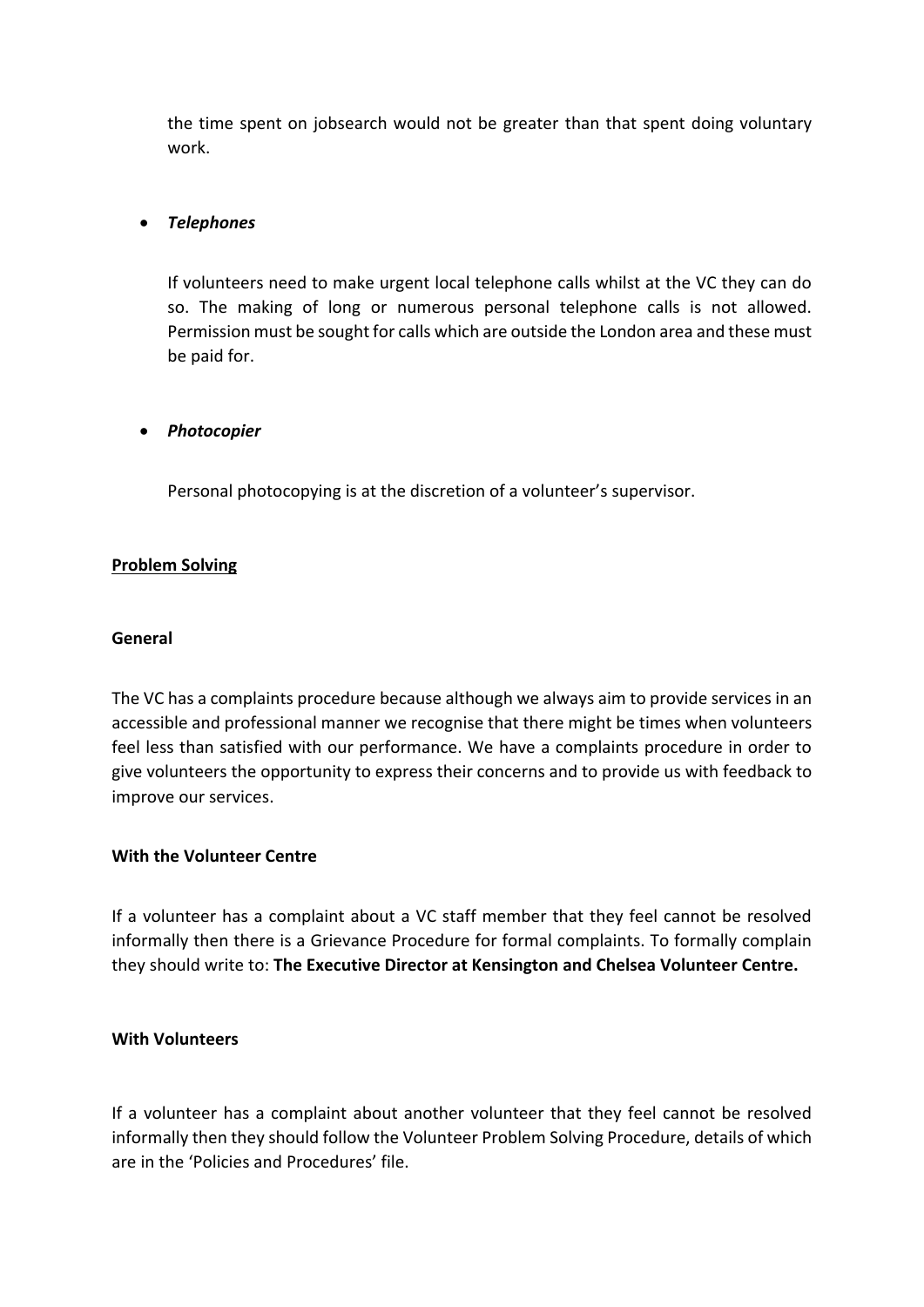# **Disciplinary Procedure**

Volunteers who do not adhere to the rules and procedures of the VC or who fail to perform their voluntary work satisfactorily are subject to disciplinary procedures. Wherever possible this includes a sequence of verbal and written warnings.

They can expect, as part of this process:

- supportive and constructive criticism
- clear details of inappropriate or unsatisfactory performance or behaviour
- suggestions regarding what and how to improve; and an agreed period of time to demonstrate improvement after each stage, unless their behaviour warrants immediate dismissal (see below).

Volunteers may be discharged without warning if we believe that there is sufficient cause, i.e. where behaviour is too inappropriate, harmful or dangerous for the volunteer to continue to work with us. In such cases we reserve the right to request a volunteer to leave immediately. Examples of this include:

- a breach of confidentiality
- acts that bring the VC into disrepute
- acts that contravene the VC's Health and Safety policy
- any verbal or physical act that contravenes the VC's Equal Opportunities policy
- false declarations of any kind made in relation to securing your placement here
- physical and/or verbal abuse of services users or co-workers

This is not an exhaustive list but it gives an idea of the kinds of behaviour that we would find unacceptable. Any volunteer who has been dismissed and who feels that s/he has been unfairly treated has a time-limited right to appeal to the Board of Trustees.

## **Leaving Procedure**

## **General**

VC staff are aware that volunteers will leave at some point, and we do not expect them to volunteer with the VC indefinitely. We appreciate that they will want to move on at some point. We encourage them to be open about their reasons for volunteering when they start work with us and how long they might want to do voluntary work for.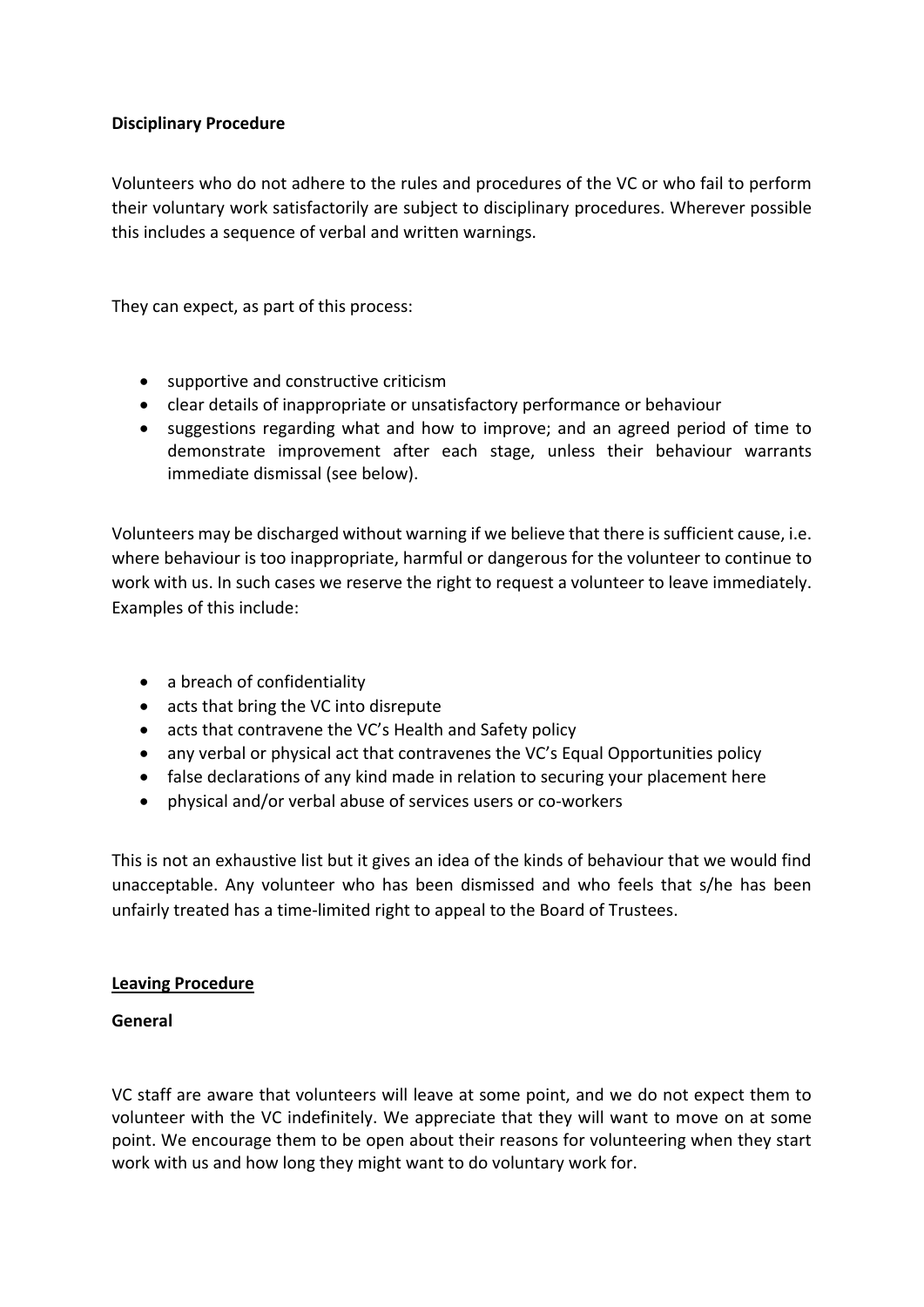## **Notice**

Ideally, we would like a month's notice of a volunteer's intention to leave the VC, and if this is not possible a minimum of a week's notice. Volunteers are a valued and an integral part of the VC team, and if a volunteer leaves we need to find another volunteer to replace them and this takes time.

## **Exit Interview**

All volunteers who leave their voluntary work at the VC have an 'exit interview' with their supervisor, preferably on their last working day. The purpose of this interview is for the supervisor to learn how the volunteering experience has been for the volunteer, in order that we can make changes in the way that we treat volunteers in the future if necessary. It is also to help the volunteer assess what they have learnt from their volunteering experience, and a chance to quantify the work that has been done to ensure that the VC has sufficient details about this in case we are requested to provide references for the volunteer in the future. The 'exit interview' will include the following questions:-

- What work have you achieved?
- What have you enjoyed most about the work?
- What have you enjoyed least?
- What have been the challenges of the work?
- What have been the challenges of working at the VC and with this team of people?
- How have you adapted to these challenges?
- What have you enjoyed/not enjoyed about volunteering at the VC?

Our aim is that the 'exit interview' is a positive experience, which will 'round off' the volunteering placement for the volunteer and be of benefit to them as well as giving the VC useful information about what it is like to be a VC volunteer.

## **References**

The VC will provide references for volunteers up until a year after they have ceased to volunteer for us.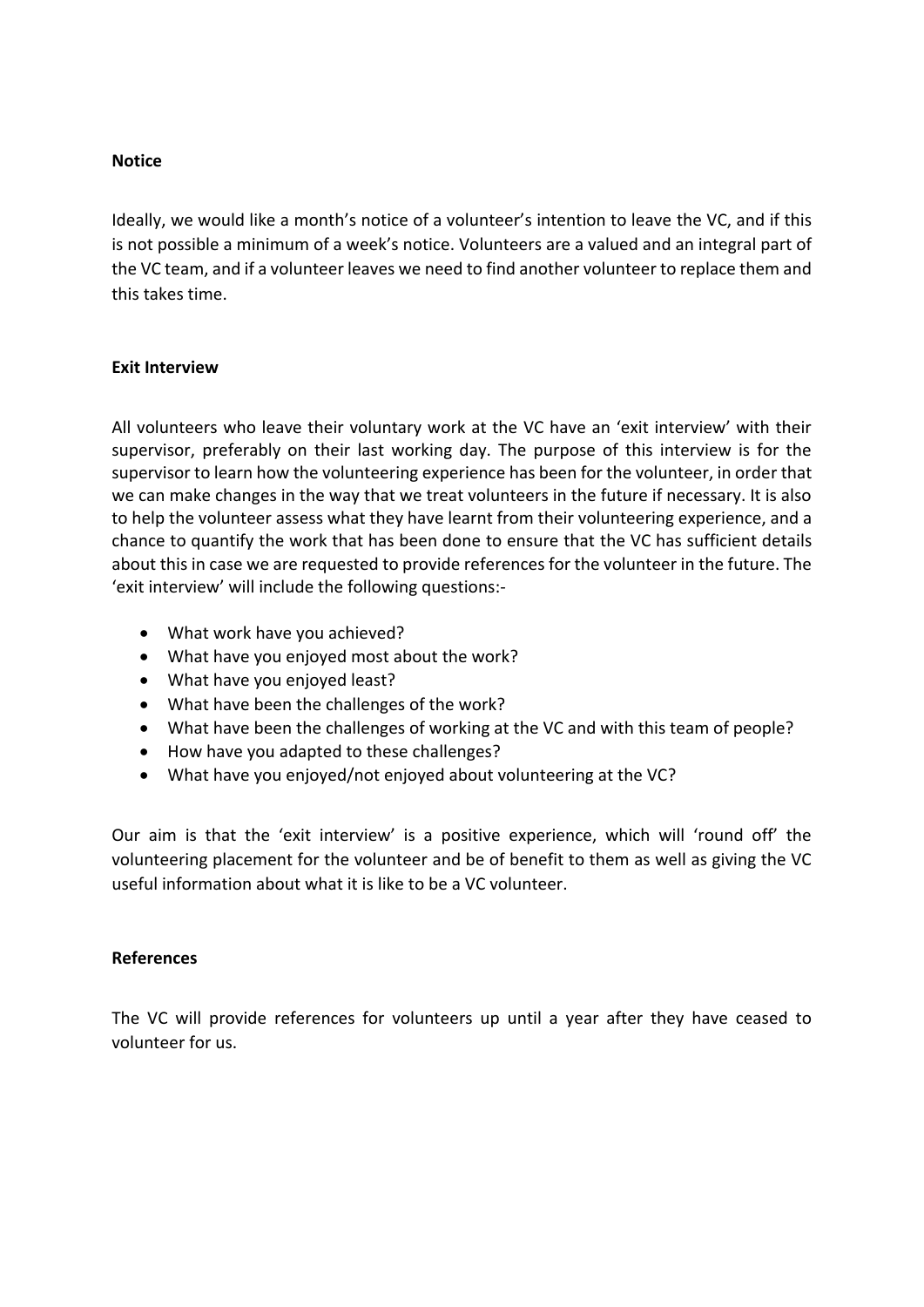## **Future Assistance**

If a volunteer is leaving because their role at the VC has come to an end, the VC will assist them in finding suitable alternative voluntary work, if this is what the volunteer wants.

#### **Policies**

#### **Expenses**

The VC reimburses travel expenses for volunteers. Receipts must be provided for all expense claims. If a volunteer works for 4 hours or more during one day they can also claim lunch expenses of up to £5. All claims must be made within 3 months of the expenses being incurred.

#### **Insurance**

The VC believes it to be important that volunteers have the same level of insurance cover as staff. Volunteers are, therefore, covered by the VC's insurance policy whilst they are on the premises or engaged in work on the VC's behalf.

## **Health and Safety**

VC volunteers are covered by the organisation's Health and Safety policy. A copy of the policy is in the Policies and Procedure file. The VC takes matters related to health and safety very seriously and health and safety issues will be fully covered as part of the volunteer's induction.

## **Confidentiality**

Volunteers are bound by the same requirements for confidentiality as staff, which is that they must ensure that information about people who register as volunteers is accessible only to staff and volunteers who need it. People using the VC services may be asked to give their ethnicity and other such information for equal opportunities monitoring purposes. This information should not be traceable back to individuals. Many organisations that register with us do not mind having their details passed on to prospective volunteers but some, such as women's refuges, require that we keep their address and telephone numbers confidential for reasons of security. Volunteers should check with supervisors if in doubt. A copy of the policy is in the Policies and Procedure file.